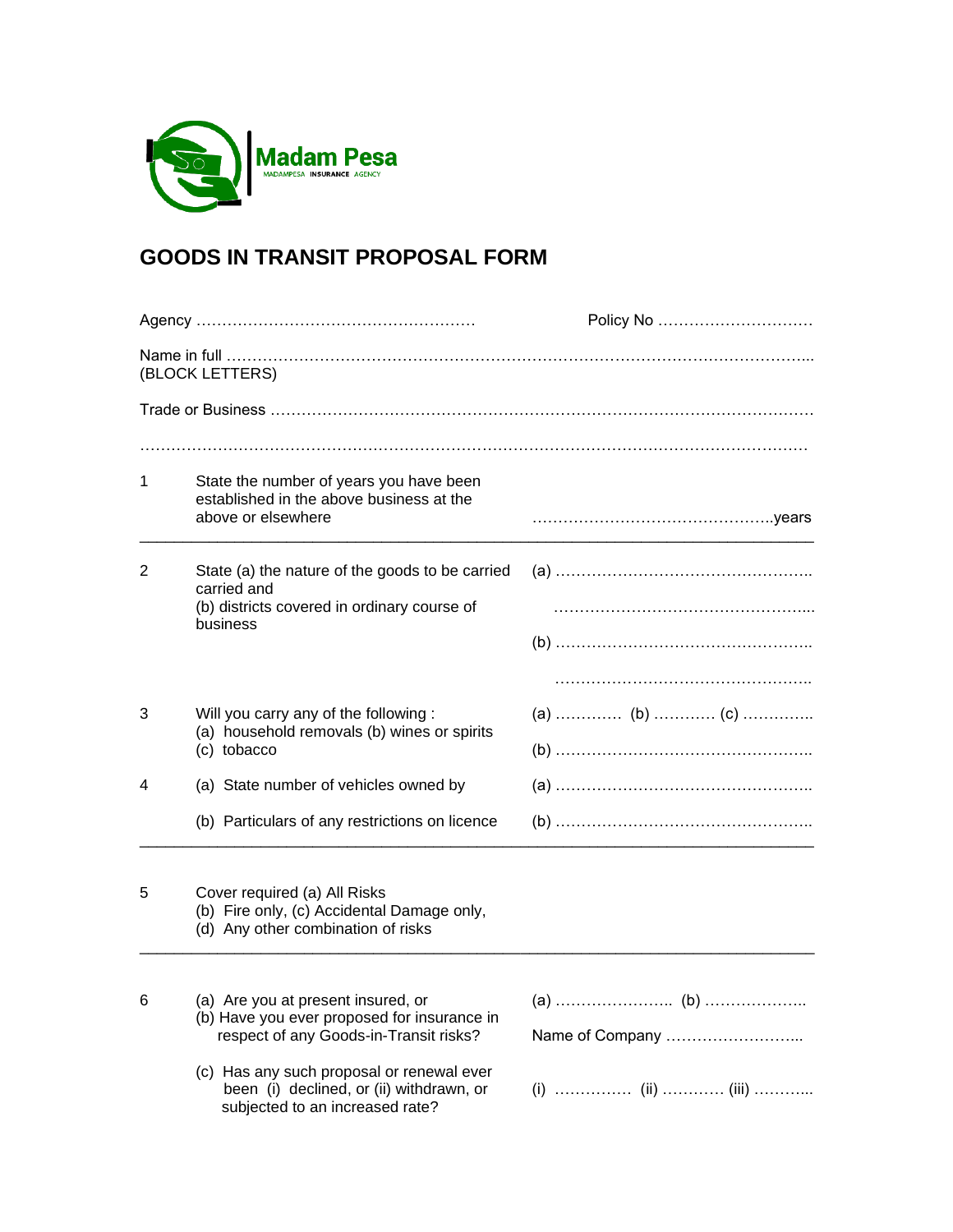| $\overline{7}$ | Do you possess permanent garage premises?<br>If so, quote address if different from business<br>Address as above<br>Are any of your vehicles left loaded and<br>unattended at night? If so, what arrangements<br>do you make for their garaging and safe custody?                                     |           |  |  |  |  |  |
|----------------|-------------------------------------------------------------------------------------------------------------------------------------------------------------------------------------------------------------------------------------------------------------------------------------------------------|-----------|--|--|--|--|--|
| 8              |                                                                                                                                                                                                                                                                                                       |           |  |  |  |  |  |
| 9              | What is the maximum number of vehicles left in<br>same premises?                                                                                                                                                                                                                                      |           |  |  |  |  |  |
| 10             | Are any of your vehicles of special construction, low loading or above 10 tons carrying<br>Capacity?                                                                                                                                                                                                  |           |  |  |  |  |  |
|                |                                                                                                                                                                                                                                                                                                       |           |  |  |  |  |  |
|                |                                                                                                                                                                                                                                                                                                       |           |  |  |  |  |  |
| insurance.     | I warrant that the above statements are true, and that I have not withheld or concealed anything<br>affecting the proposed insurance, and I agree that this proposal shall be the basis of the contract<br>between me and the Company. I agree also, to accept the Company's policy applicable to the |           |  |  |  |  |  |
|                |                                                                                                                                                                                                                                                                                                       | Signature |  |  |  |  |  |

\_\_\_\_\_\_\_\_\_\_\_\_\_\_\_\_\_\_\_\_\_\_\_\_\_\_\_\_\_\_\_\_\_\_\_\_\_\_\_\_\_\_\_\_\_\_\_\_\_\_\_\_\_\_\_\_\_\_\_\_\_\_\_\_\_\_\_\_\_\_\_\_\_\_\_\_\_\_

**Liability does not commence until acceptance of the proposal has been intimated or official cover note issued.**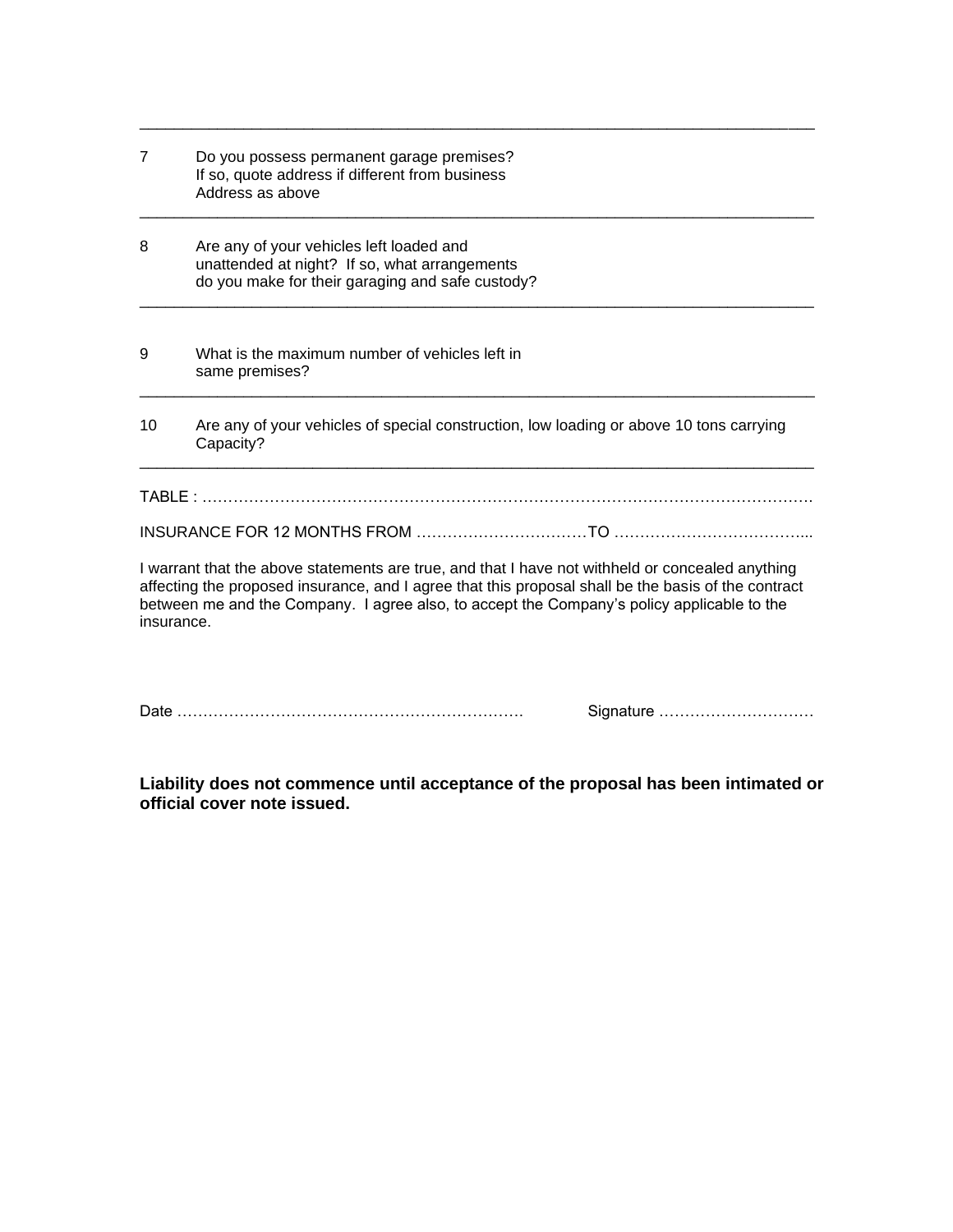| State complete<br>record of claims<br>or losses in<br>connection with<br>Goods-in-transit<br>during the past<br>three years | Total number of<br>vehicles owned<br>by the proposer<br>during year | Total number of<br>accidents or<br>losses |              | TOTAL COST OF SETTLED CLAIMS |                   |  |                       |                    | <b>OUTSTANDING</b><br><b>CLAIMS</b> |  |
|-----------------------------------------------------------------------------------------------------------------------------|---------------------------------------------------------------------|-------------------------------------------|--------------|------------------------------|-------------------|--|-----------------------|--------------------|-------------------------------------|--|
|                                                                                                                             |                                                                     |                                           | Fire         | Accidental                   |                   |  | Theft or pilferage    | Number             | Estimated total cost                |  |
|                                                                                                                             | 19                                                                  |                                           |              | damage                       |                   |  |                       |                    |                                     |  |
|                                                                                                                             | 19                                                                  |                                           |              |                              |                   |  |                       |                    |                                     |  |
|                                                                                                                             | 19                                                                  |                                           |              |                              |                   |  |                       |                    |                                     |  |
|                                                                                                                             |                                                                     |                                           |              |                              |                   |  |                       |                    |                                     |  |
| <b>TYPE OF COVER</b><br><b>PARTICULARS OF VEHICLES FOR WHICH COVER IS REQUIRED</b>                                          |                                                                     |                                           |              |                              |                   |  |                       |                    |                                     |  |
| Registered letter<br>and number                                                                                             | Make of vehicle                                                     | Type of body                              | Year of make |                              | Carrying capacity |  | Number of<br>trailers | <b>Sum insured</b> |                                     |  |
|                                                                                                                             |                                                                     |                                           |              |                              |                   |  |                       | Per vehicle        | Per trailer                         |  |
|                                                                                                                             |                                                                     |                                           |              |                              |                   |  |                       |                    |                                     |  |
|                                                                                                                             |                                                                     |                                           |              |                              |                   |  |                       |                    |                                     |  |
|                                                                                                                             |                                                                     |                                           |              |                              |                   |  |                       |                    |                                     |  |
|                                                                                                                             |                                                                     |                                           |              |                              |                   |  |                       |                    |                                     |  |
|                                                                                                                             |                                                                     |                                           |              |                              |                   |  |                       |                    |                                     |  |
|                                                                                                                             | .                                                                   |                                           |              |                              |                   |  |                       | <b>AGGREGATE</b>   |                                     |  |

**TYPE B POLICY Estimated annual carrying Tshs. Limit any one event Tshs.**

**DO YOU REQUIRE DEBRIS REMOVAL COVER? IF SO STATE LIMIT: DO YOU REQUIRE RIOT AND STRIKE COVER? YES/NO**